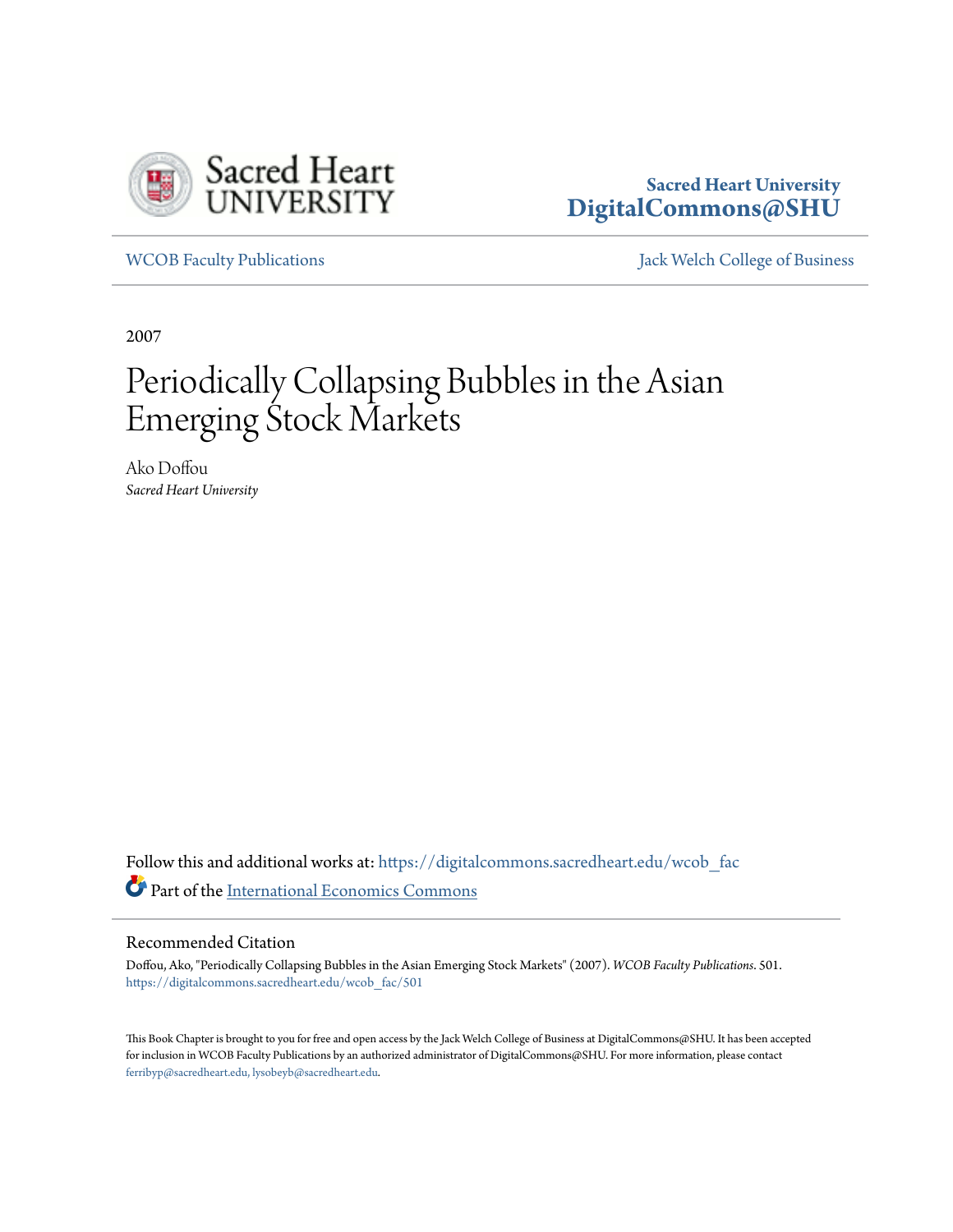## **Periodically Collapsing Bubbles in the Asian Emerging Stock Markets**

International Finance Review, Vol. 8, December 2007, Elsevier Ltd. Asia-Pacific Financial Markets: Integration, Innovation and Challenges

**Ako Doffou, Ph.D., CFA\***

Associate Professor of Finance *John F. Welch College of Business, Sacred Heart University, USA*  Email: adoff21@yahoo.com

*This paper won the Best paper Prize award at the 2007 Asian Finance Association Conference held in Hong Kong, China, July 5-7. Award sponsored by the University Utara Malaysia* 

#### **ABSTRACT**

This paper investigates empirically the existence of periodically collapsing bubbles in the Asian emerging stock markets using the Enders-Siklos (2001) momentum threshold autoregressive model. As explained in Bohl (2003), this non-linear time series technique can be used to analyze bubble driven run-ups in stock prices followed by a crash in a non- cointegration framework with asymmetric adjustment. This technique offers a more potent insight in the stock prices behavior than can possibly be obtained using conventional non-cointegration tests. The empirical findings for ten Asian emerging stock markets from 1993 to 2005 refute the bubble hypothesis.

#### **1. INTRODUCTION**

The standard present value rule of asset pricing may fail in financial markets when infinitely many assets can be traded. It can be shown that asset prices can be meaningfully decomposed into a fundamental value and a pricing bubble. The fundamental value obeys the present value rule. Most of the deviations of stock prices from the present value model can be captured by the bubble. Since the early 1980s, new developments in the stock markets and renewed investors'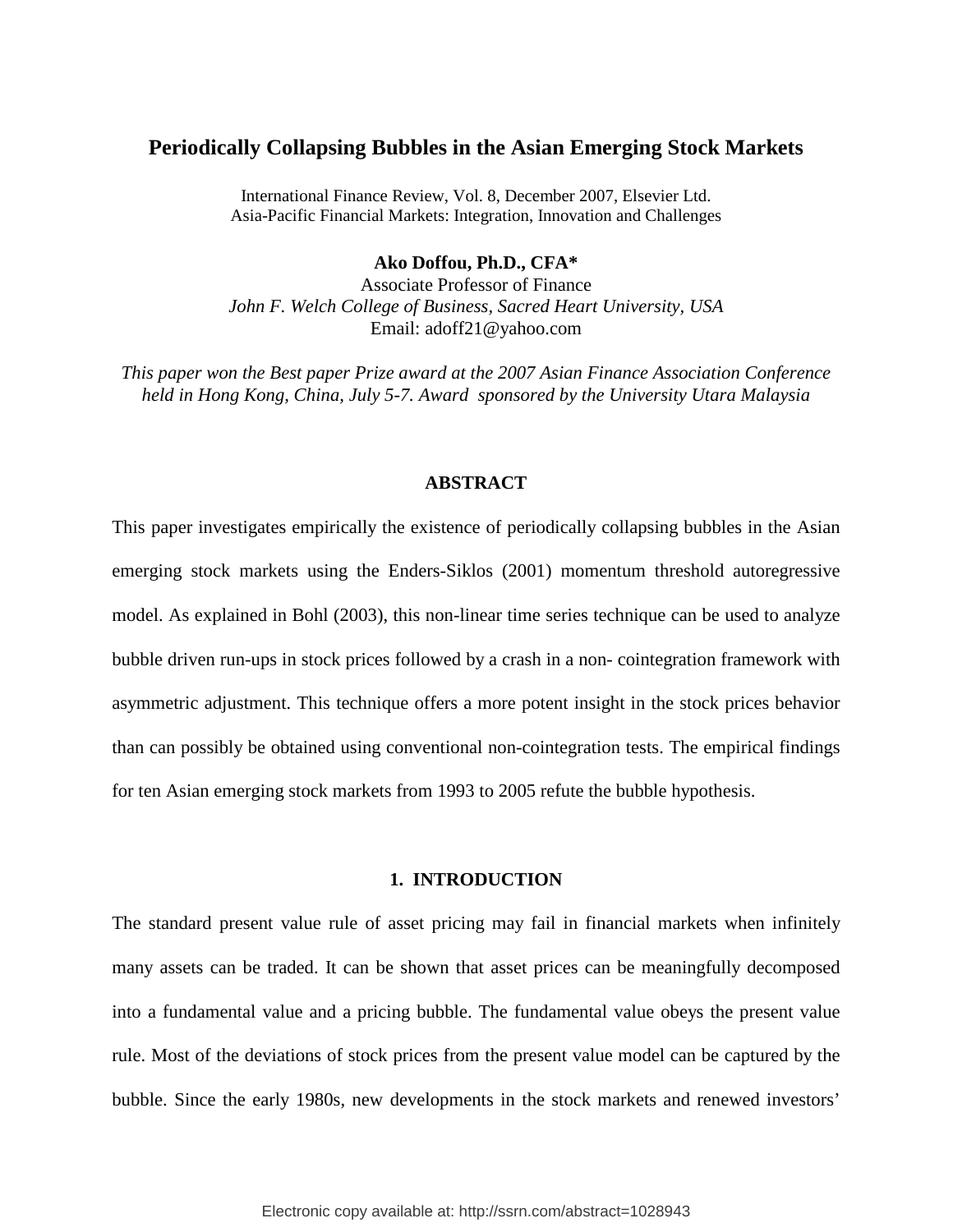interest in those markets have motivated academic researchers to show continuous interest in the phenomenon of speculative bubbles. The emergence of bubbles is explained in the finance literature as a self-organizing process of infection among traders leading to equilibrium prices which deviate from fundamental values. This economic explanation makes bubbles transient phenomena and leads to repeated fluctuations around fundamentals.

Rational bubbles can follow either explosive AR(1) processes with deterministic time trends or more complex stochastic processes. These classes of bubbles assume that stock prices and dividends are not cointegrated, that is, there does not exist a stationary linear combination of the stock price and dividend. Standard tests for non-cointegration are often subject to substantial size distortion in the presence of periodically collapsing bubbles. Advances in econometrics allow a deeper study of bubbles and can lead to a better understanding of the characteristics of stock markets.

Earlier studies of the consistency of dividend and stock price data with the market fundamental hypothesis found it difficult to distinguish the contribution of hypothetical rational bubbles to stock prices from that of unobservable market fundamentals. Diba and Grossman (1988a) proposed an alternative testing strategy using the standard unit root test and a test for non-cointegration between real stock prices and dividends as a test for bubbles. The intuition behind this approach is as follows: If stock prices are not more explosive than dividends, then rational bubbles do not exist because if they do, the stock price time series will have an explosive conditional expectation. But the standard unit root and non-cointegration tests assume a unit root as the null hypothesis and a linear autoregressive process. A special class of rational bubbles called periodically collapsing bubbles follow a non-linear process and therefore cannot be detected using the Diba and Grossman test methodologies. Using simulated data in the presence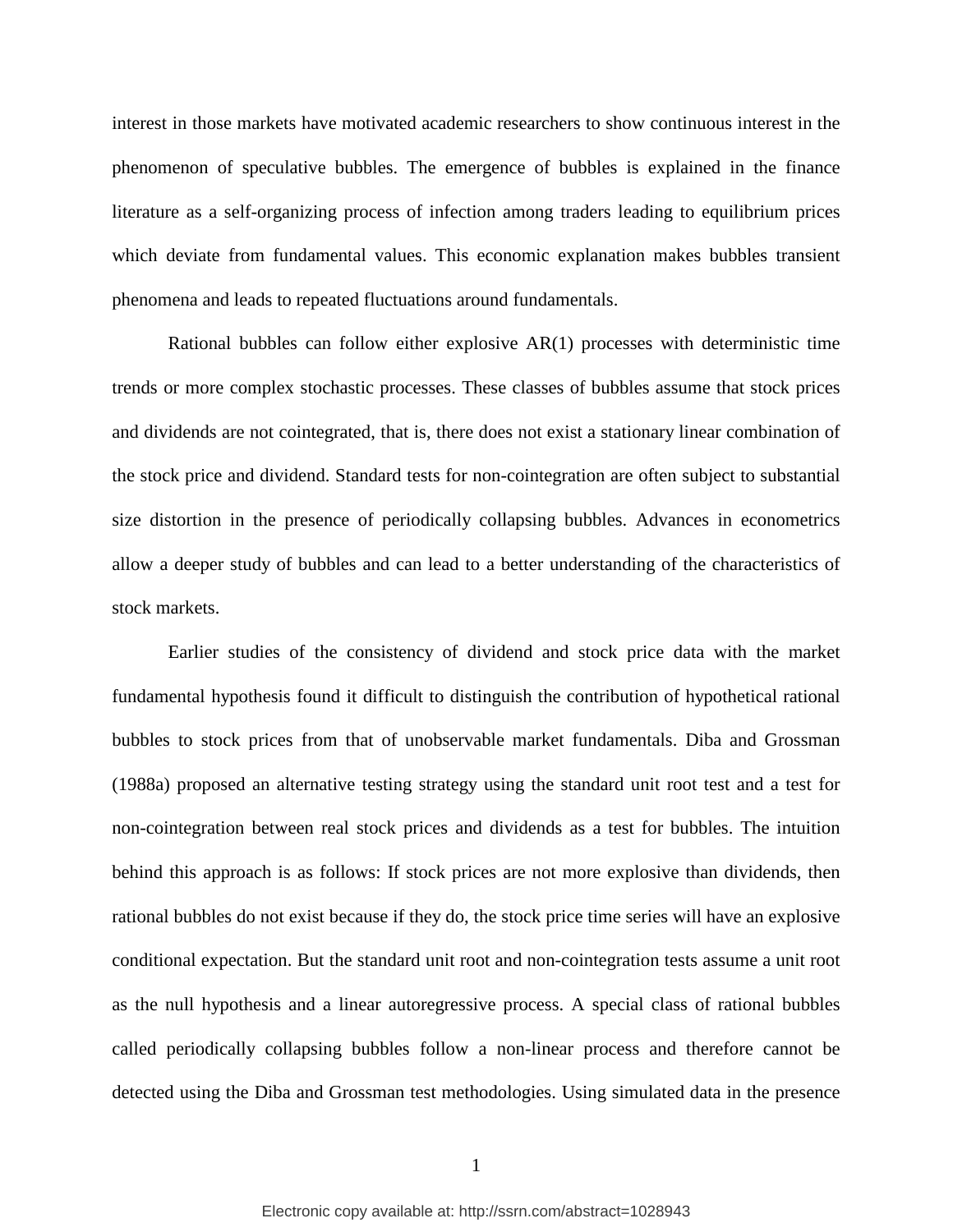of periodically collapsing bubbles, Evans (1991) showed that the standard unit root and noncointegration tests led to the incorrect conclusion of the absence of bubbles most of the cases. But, Evans' result is based only on Monte Carlo simulations, not on empirical evidence. Using the annual and monthly US real stock price and dividend time series for the period 1871-1995, Bohl (2003) investigates empirically the existence of periodically collapsing bubbles in stock prices using the Enders and Siklos (2001) momentum threshold autoregressive (MTAR) model. This model can handle non-linear processes in a non-cointegration framework and take into account asymmetries in departures from the long-term equilibrium relationship. Hence, the MTAR model, by design, can capture empirically the characteristics of periodically collapsing bubbles. Bohl's findings refute Evans' hypothesis of periodically collapsing bubbles in the US stock market.

This paper also uses the Enders-Siklos (2001) momentum threshold autoregressive model to investigate the existence of periodically collapsing bubbles in the Asian Emerging stock markets. The empirical findings, using the annual and monthly real stock and dividend time series for the period 1993-2005 for ten Asian emerging markets, refute the bubbles hypothesis. The paper proceeds as follows. Section 2 explains the theoretical underpinnings of periodically collapsing bubbles. Section 3 describes the econometric concepts and methodologies underlying the MTAR technique and how this technique is appropriate to capture the behavior of this class of rational bubbles in stock prices. Section 4 provides the application and estimation results for the Asian emerging stock markets as well as the data description. Finally section 5 concludes the paper.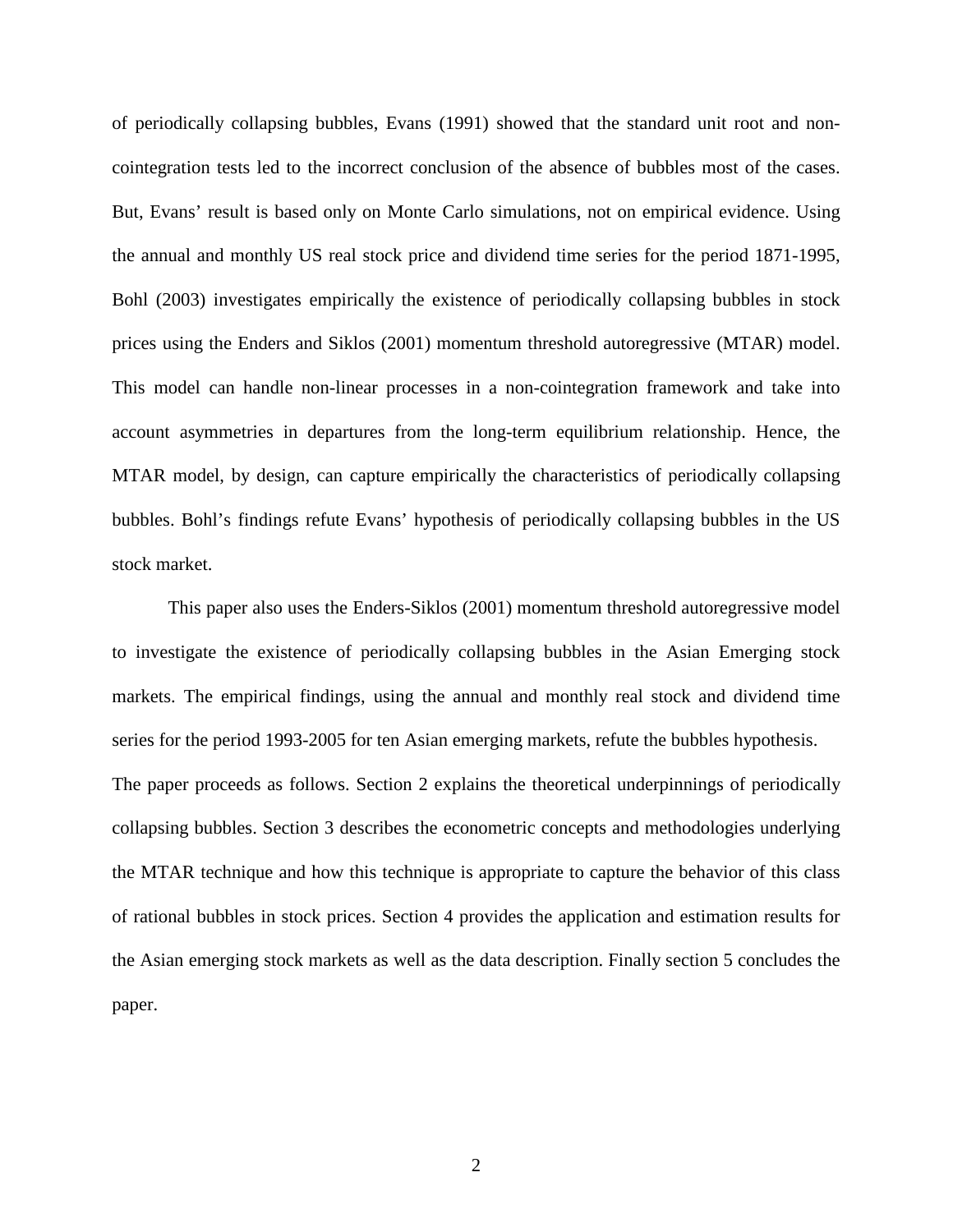#### **2. THEORY OF PERIODICALLY COLLAPSING BUBBLES**

A stock nonarbitrage or fundamental value is typically defined as the present value of its expected future dividends based on all currently available information. Mathematically,

$$
P_{t} = \eta E_{t}(P_{t+1} + D_{t+1}), \qquad (1)
$$

where  $P_t$  is a real stock price at time t (nonarbitrage or intrinsic value),  $\eta$  is a constant discount rate (  $\eta = \frac{1}{1+r}$ ), r is the constant real expected return,  $D_{t+1}$  is the real dividend to the holder of the

stock between t and  $t + 1$ , and  $E_t$  denotes the expectations conditional on information at time t. The market-fundamentals solution to equation (1) is

$$
P_{t}=F_{t}=\sum_{k=1}^{\infty}\eta^{k}E_{t}D_{t+k}
$$
\n(2)

provided the transversality condition  $\lim_{n\to\infty} \eta^n E_t P_{t+n} = 0$  holds. This occurs when the conditional expectations are defined and the sum converges. When the transversality condition fails to hold, equation (1) has not one unique solution given by equation (2), but an entire class of solutions called homogeneous solutions given by

$$
P_t = F_t + B_t \,, \tag{3}
$$

where  $B_t$ , the bubble term, is any random variable that satisfies

$$
B_t = \eta E_t B_{t+1},\tag{4}
$$

or equivalently 
$$
B_{t+1} = \frac{B_t}{\eta} + b_{t+1} = B_t(1+r) + b_{t+1},
$$
 (5)

where 
$$
b_{t+1} = B_{t+1} - E_t(B_{t+1})
$$
 (6)

The bubble in the equity price is  $B_t$ , and the innovation in the bubble at time  $t + 1$  is  $b_{t+1}$ which has zero mean  $(E_t b_{t+1} = 0)$ . A stochastic bubble is created when the innovation in the bubble  $b_t$  has a constant, nonzero variance. Hence, if bubbles exist, they must be expected to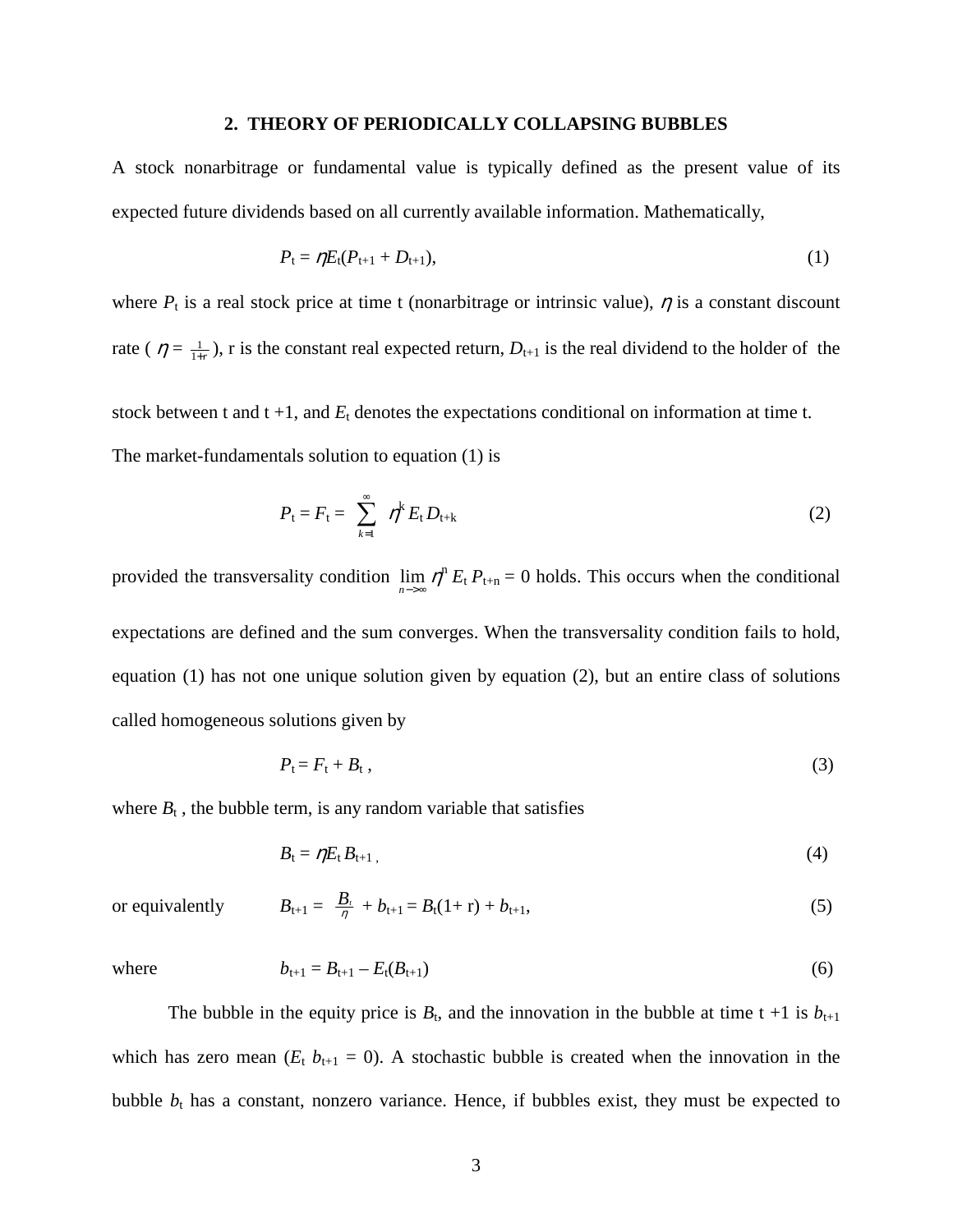grow at the real rate of interest.  $B_t$  embodies the notion of a rational speculative bubble and, if present, it will cause  $P_t$  to deviate from the market fundamental path defined by  $F_t$ .

In the absence of bubbles ( $B_t = 0$ ,  $\forall$  k.), then equations (2) and (3) lead to

$$
P_{t} - r^{-1}D_{t} = (r\eta)^{-1} \sum_{k=1}^{\infty} (\eta)^{k} E_{t} \Delta D_{t+k}
$$
 (7)

Clearly, equation (7) shows that if  $P_t$  and  $D_t$  are generated by I(1) processes, then  $P_t - r^{-1}D_t$  is generated by a stationary process (there is a stationary linear combination of  $P_t$  and  $D_t$ ,  $P_t$  and  $D_t$ must be cointegrated with cointegrating parameter  $r^{-1}$ ).

In the presence of bubbles, the bubble term  $B_t$  must be added to the right-hand-side of equation (7) above. Because the bubble term  $B_t$  given in equation (4) follows a non-stationary process,  $P_t$  and  $D_t$  cannot be cointegrated in the presence of bubbles because  $P_t - r^{-1}D_t$  will have an explosive conditional expectation. Therefore, Diba and Grossman (1988a) suggest testing for non-cointegration between real stock prices and dividends as a test for bubbles. But, Evans (1991) pointed out the limitation of this procedure which leads to the incorrect conclusion of non-existence of rational bubbles when periodically collapsing bubbles are present.

Evans (1991) periodically collapsing bubbles are a class of bubbles which are extremely attractive in that they collapse almost surely in finite time and are strictly positive (Diba and Grossman, 1988b):

$$
B_{t+1} = \eta^{-1} B_t \in H_{t+1} \quad \text{if} \quad B_t \le \alpha. \tag{8a}
$$

$$
B_{t+1} = [\delta + (\pi \eta)^{-1} \theta_{t+1} (B_t - \eta \delta)] \in H_{t+1} \text{ if } B_t > \alpha. ,
$$
 (8b)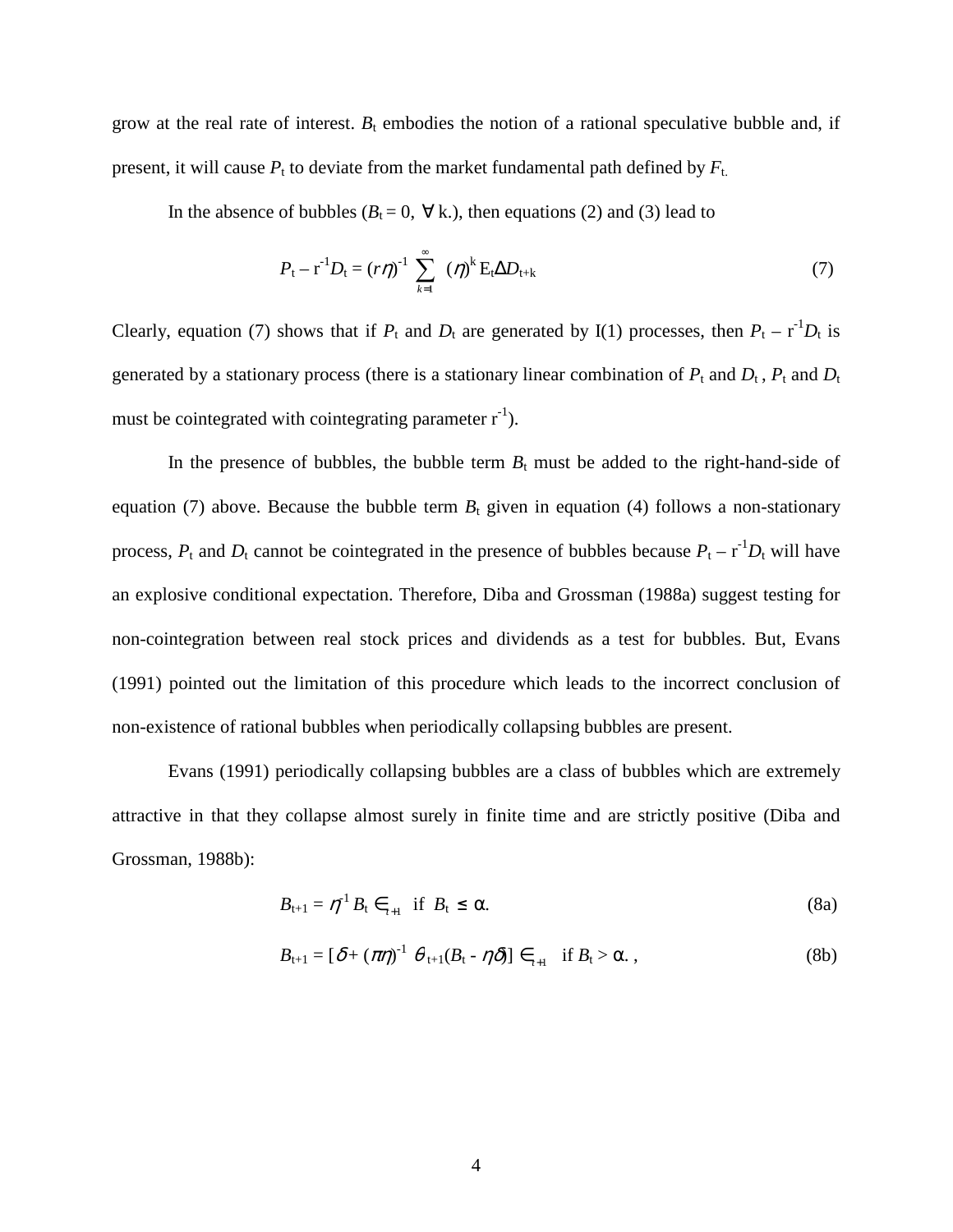where  $\eta = (1+r)^{-1}$ ,  $\alpha$  and  $\delta$  are positive parameters with  $0 < \delta < \alpha \eta^{-1}$ ,  $\epsilon_{t+1}$  is an exogenous independently and identically distributed positive random variable with  $E_t \epsilon_{t+1} = 1$ , and  $\theta_{t+1}$  is an exogenous independently and identically distributed Bernoulli process (independent of  $\epsilon_{t+1}$ ) which takes the value 1 with probability  $\pi$  and the value 0 with probability 1- $\pi$ , where  $0 < \pi < 1$ . Hence,  $\pi$  is the probability of continuation of the bubble.

It is easy to verify that the process in equation (8) satisfies equation (4) and that  $B_t > 0$ implies  $B_m > 0$ ,  $\forall m > t$ . As long as  $B_t \le \alpha$ , the bubble grows at mean rate  $1 + r = \eta^{-1}$ . When  $B_t >$ α, the bubble moves into a phase in which it grows at the faster mean rate  $(\pi \eta)^{-1}$  as long as the eruption continues, but in which the bubble collapses with probability  $1-\pi$  per period. When the bubble collapses, it falls to a mean value of  $\delta$ , and the process begins again. Varying  $\delta$ ,  $\alpha$ , and  $\pi$ leads to an alteration of the frequency with which bubbles erupt, the average length of time before collapse, and the scale of the bubble.

Equations (8a) and (8b) show that Evans' bubbles model satisfies two theoretically wellgrounded properties of stochastic bubbles. First, this class of bubbles cannot completely burst because after a complete collapse they cannot emerge again. Second, a negative stock price bubble cannot exist because it would imply a negative expected stock price which is not economically sound.

Periodically collapsing bubbles clearly satisfy equation (4). Using Monte Carlo simulations, Evans (1991) shows that this class of bubbles may appear to be stationary on the basis of standard tests even though they are explosive by construction. This may be due to the sudden collapse of the bubble which standard tests may interpret as a mean reversion, biasing the test towards rejection of non-cointegration. This paper explores the consequences of using the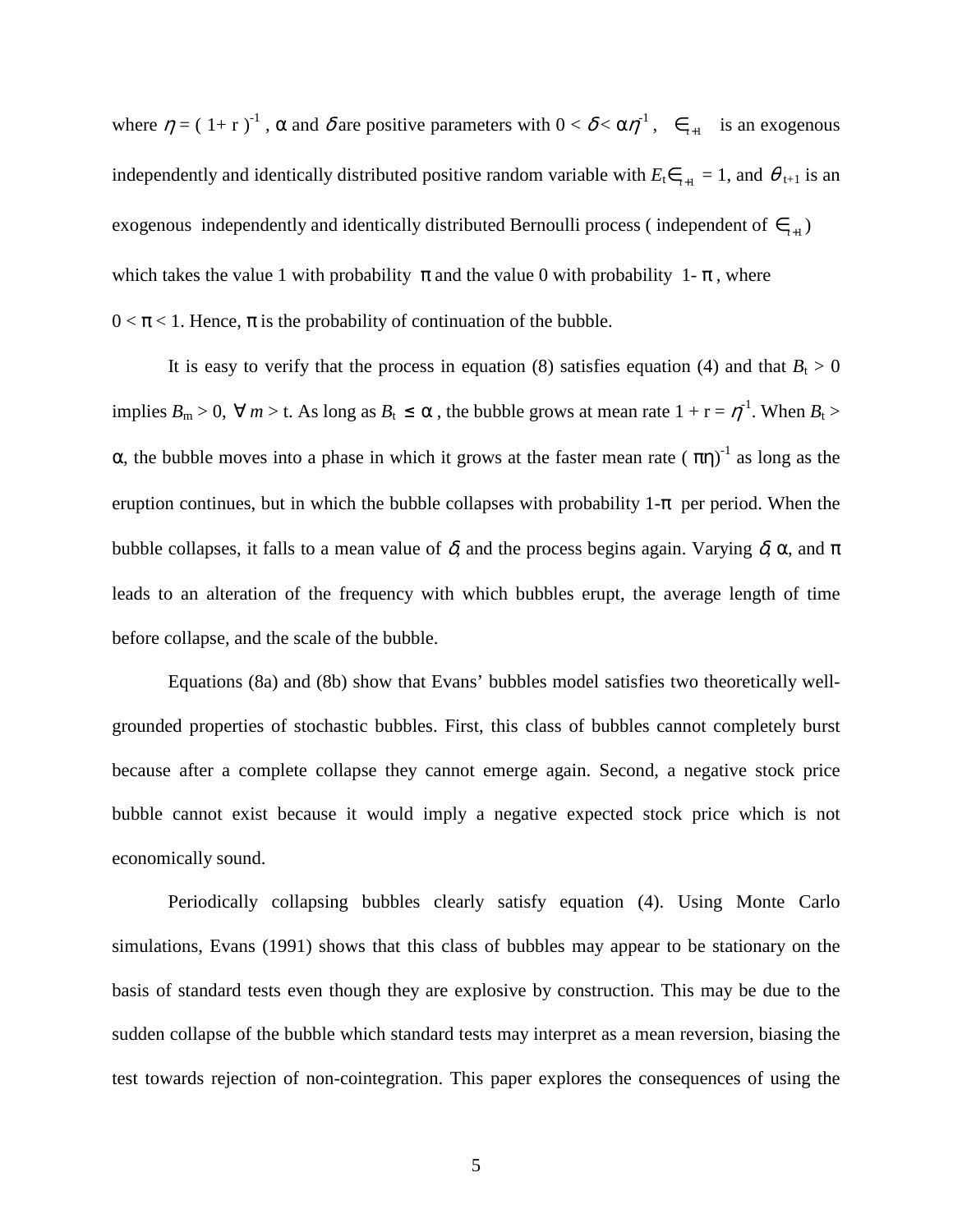Enders-Siklos momentum threshold autoregressive model to investigate empirically the existence of periodically collapsing bubbles in the Asian emerging markets stock prices. A brief description of this model follows.

#### **3. THE MOMENTUM THRESHOLD AUTOREGRESSIVE MODEL**

The momentum threshold autoregressive (MTAR) model in Enders and Siklos (2001) can capture the characteristics of periodically collapsing bubbles. When periodically collapsing bubbles are present in stock prices, the estimated residuals  $\omega_t^*$  from the cointegration regression

$$
P_t = \lambda_0^* + \lambda_1^* D_t + \omega_t^* \tag{9}
$$

shows patterns of increases in stock prices followed by a sudden drop. This kind of behavior of the stock price can be captured in the following regression

$$
\Delta \omega_t^* = K_t \phi_1 \omega_{t-1}^* + (1 - K_t) \phi_2 \omega_{t-1}^* + \sum_{j=1}^{\tau} \xi_j \Delta \omega_{t-j}^* + \mu_t
$$
\n(10)

where  $K_t$ , the indicator variable, is defined as follows:  $K_t = 1$  if  $\Delta \omega_{t-1}^* \ge \Omega$  and  $K_t = 0$  if  $\Delta \omega_{t-1}^* < \Omega$ , with  $\Omega$  being the value of the threshold.

In the MTAR model, the null hypothesis of no cointegration is  $H_0 : \phi_1 = 0$ ,  $H_0 : \phi_2 = 0$ and  $H_0 : \phi_1 = \phi_2 = 0$ . The critical values for the corresponding *t* - and *F* -statistics are provided in Enders and Siklos (2001), Tables 1 and 2. The null hypothesis of symmetric adjustment  $H_0$ : $\phi_1 = \phi_2$  can be tested using the *F*-statistic if the null hypothesis of no cointegration is rejected. When the null hypothesis of symmetric adjustment is not rejected, we can conclude that the stock price series  $P_t$  and dividend series  $D_t$  are cointegrated. That is, there is a stationary linear combination of  $P_t$  and  $D_t$  with symmetric adjustment. A special case of the MTAR test is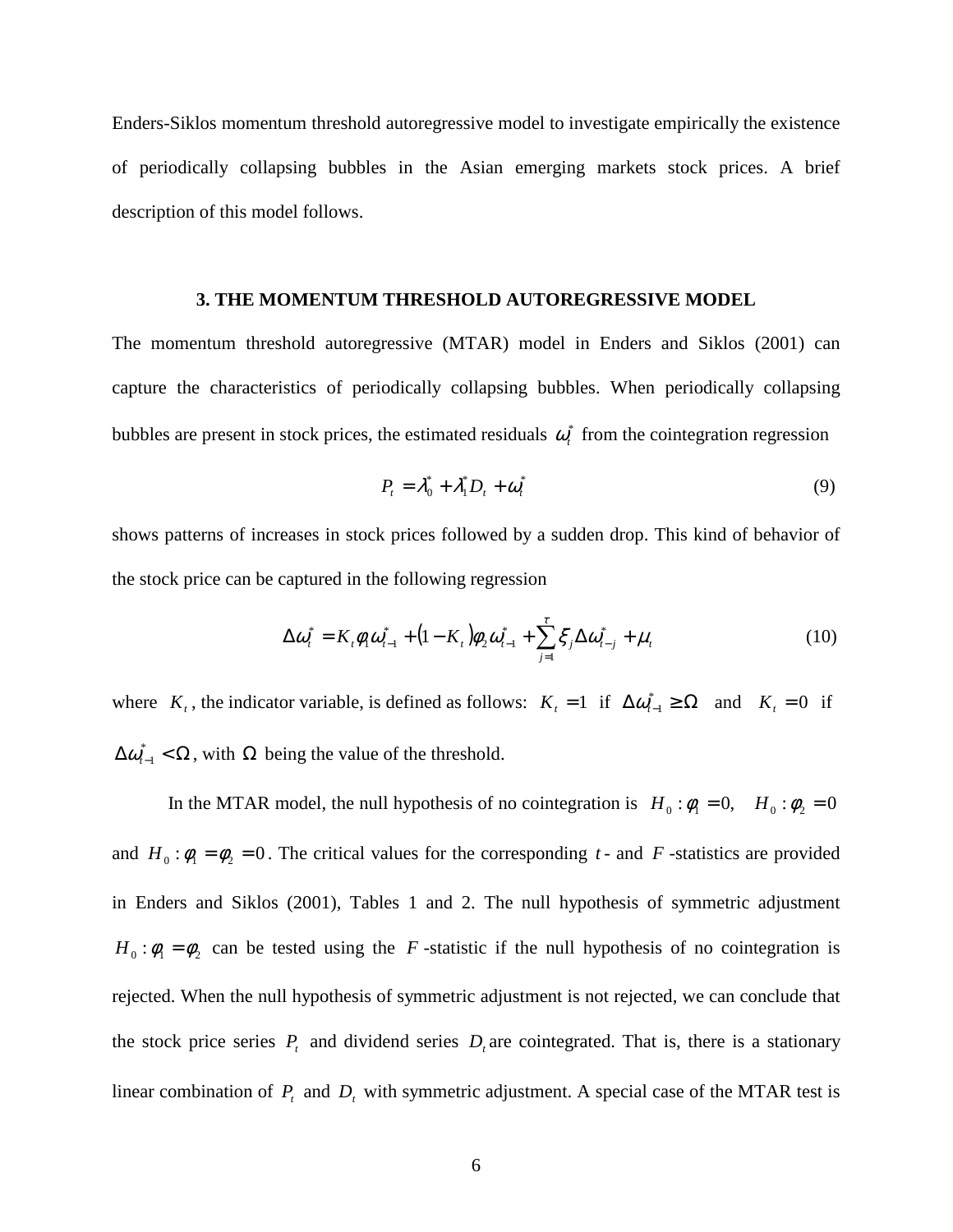the Engle and Granger (1987) test. However, for a wide range of adjustment parameters, the MTAR test is more powerful when asymmetric departures from equilibrium occur.

As clearly stated in Bohl (2003), the MTAR model is designed to empirically detect periodically collapsing bubbles because theoretically, there is a potential for these bubbles to take positive but not negative values. Moreover, the run-ups or increases in stock prices before a crash occurs are an indication of an asymmetry in the evolution of the residuals of the cointegration regression (9). The path of changes in  $\omega_{t-1}^*$  above the threshold followed by a sharp drop to the threshold captures periodically collapsing bubbles. But, the path changes in  $\omega_{t-1}^*$  below the threshold does not show bubble eruptions followed by a collapse.

If the threshold is constrained to zero ( $\Omega = 0$ ), a positive change in the estimated residuals ( $\Delta \omega_t^* > 0$ ) indicates a rise in stock prices relative to dividends followed by a crash, where the departure from present value rules can be persistent and substantial according to Evans (1991). In contrast, when  $\Delta \omega_i^*$  < 0, decreases in stock prices relative to dividends followed by a sharp rebound back to the equilibrium position is less likely. These asymmetric deviations from the equilibrium position are indicative of the existence of periodically collapsing bubbles in stock prices. In this case, the estimated coefficient  $\phi_1^*$  is statistically significant and negative and greater than  $\phi_2^*$  in absolute value, and the null hypothesis of symmetric adjustment  $H_0: \phi_1 = \phi_2$ is rejected.

As opposed to a test of the null hypothesis of no cointegration, a test of cointegration with MTAR adjustment, even though an indirect test of the presence of periodically collapsing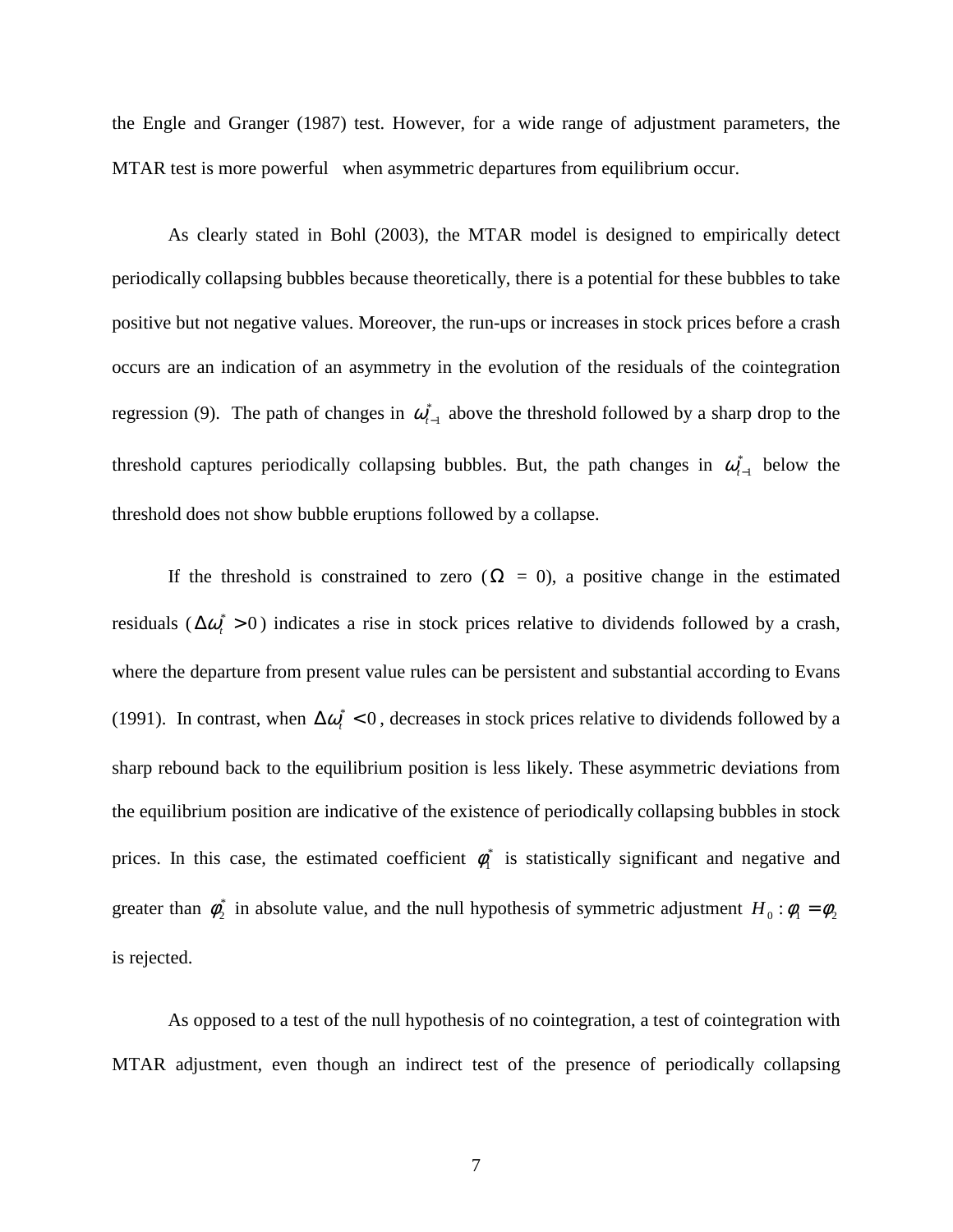bubbles, overcomes the problems inherent in standard unit root and cointegration tests identified in Evans (1991).

The key objective and contribution of this paper is the investigation of the null hypothesis of symmetry, not the rejection of the null hypothesis of no cointegration. Therefore, using equations (8a) and (8b), Evan's (1991) Monte Carlo simulations are replicated by setting the parameter values as follows:  $r = 0.05$ ;  $\eta = \frac{1}{1} = 0.9524$ 1  $\frac{1}{\phantom{1}}$  = + =  $\eta = \frac{1}{1+r} = 0.9524$ ;  $\alpha = 1$ ;  $\delta = 0.50$ ;  $B_t$  value at time zero  $=\delta$ ; and  $T = 100$ . In this paper, 10,000 runs of the simulations are conducted and the corresponding regressions are assessed. Because the true value of the threshold parameter  $\Omega$  is not known *ex ante,* Chan's (1993) approach is used to estimate this parameter. The estimated residuals are sorted in ascending order, with the 15% largest and smallest values deleted. From the remaining 70% residuals, the threshold parameter which yields the lowest residual sum of squares is selected (e.g., Enders and Siklos, 2001]. The degree of rejection of the null  $H_0: \Phi_1 = \Phi_2 = 0$  and  $H_0: \Phi_1 = \Phi_2$  is compiled in Table A at the 10%, 5% and 1% significance level and for different probabilities  $\pi$  varying from 0.99 to 0.10. The null hypothesis  $\Phi_1 = \Phi_2 = 0$  is highly rejected for almost all significance levels and for almost all levels of the probability of continuation of the bubble per period  $\pi$ . The degree of rejection increases slightly as the probability  $\pi$  decreases. The degree of rejection of the null hypothesis  $\Phi_1 = \Phi_2$  is more than acceptable and increases with the significance level. Overall, the explanatory power of both tests is very high. Hence, the F-test for the symmetry hypothesis is robust enough to identify any asymmetry when the actual data generating process is dictated by Evans' bubble model.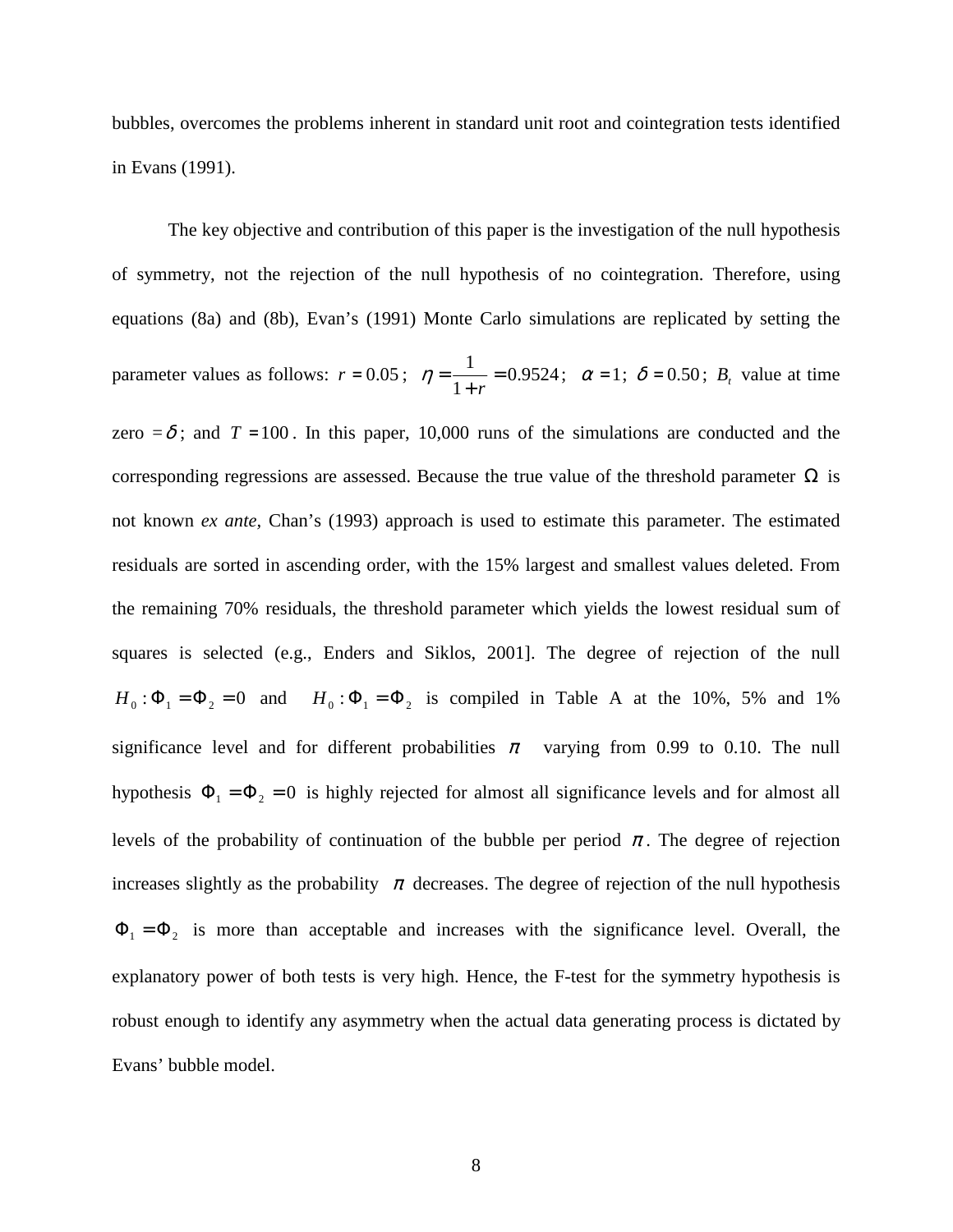#### [TABLE A ABOUT HERE]

#### **4. DATA AND EMPIRICAL RESULTS**

Data were collected from ten emerging Asian stock markets: Hong Kong, Singapore, Taiwan, Thailand, Malaysia, India, Pakistan, Indonesia, Philippines, and South Korea. The data were obtained from the International Finance Corporation (IFC) Emerging Markets Data Base (EMDB). Tests are performed on the IFC Emerging Market Investable Indexes. The IFC investable indexes were introduced in March 1993. The IFC investable indexes are adjusted to reflect the accessibility of markets and individual stocks to foreign investors. These indexes offer a performance benchmark for international investors who might view the illiquid or restricted securities in a market to be irrelevant. Unit root tests and cointegration approaches are applied to the real annual and monthly stock price and dividend data for Asian investable emerging markets for the period 1993-2005. The index price series are the market capitalization weighted series of individual stock price series in the index. The index dividend series are also the market capitalization weighted series of the individual stock dividend series in the index. The index price series are regressed over the index dividend series. The empirical results are summarized in Tables B and C.

The stochastic properties of real Asian emerging markets stock price series and real dividend series are examined separately by applying the Dickey and Fuller (1981) or DF method and the Kwiatkowski, Phillips, Schmidt and Shin (1992) or KPSS approach. For these tests, the approximate critical values are taken from MacKinnon (1991) and Sephton (1995) respectively. Table B shows the results of the real Asian emerging markets stock price series  $P_t$  and real dividend series  $D<sub>t</sub>$  as well as the series associated with the changes in these variables, namely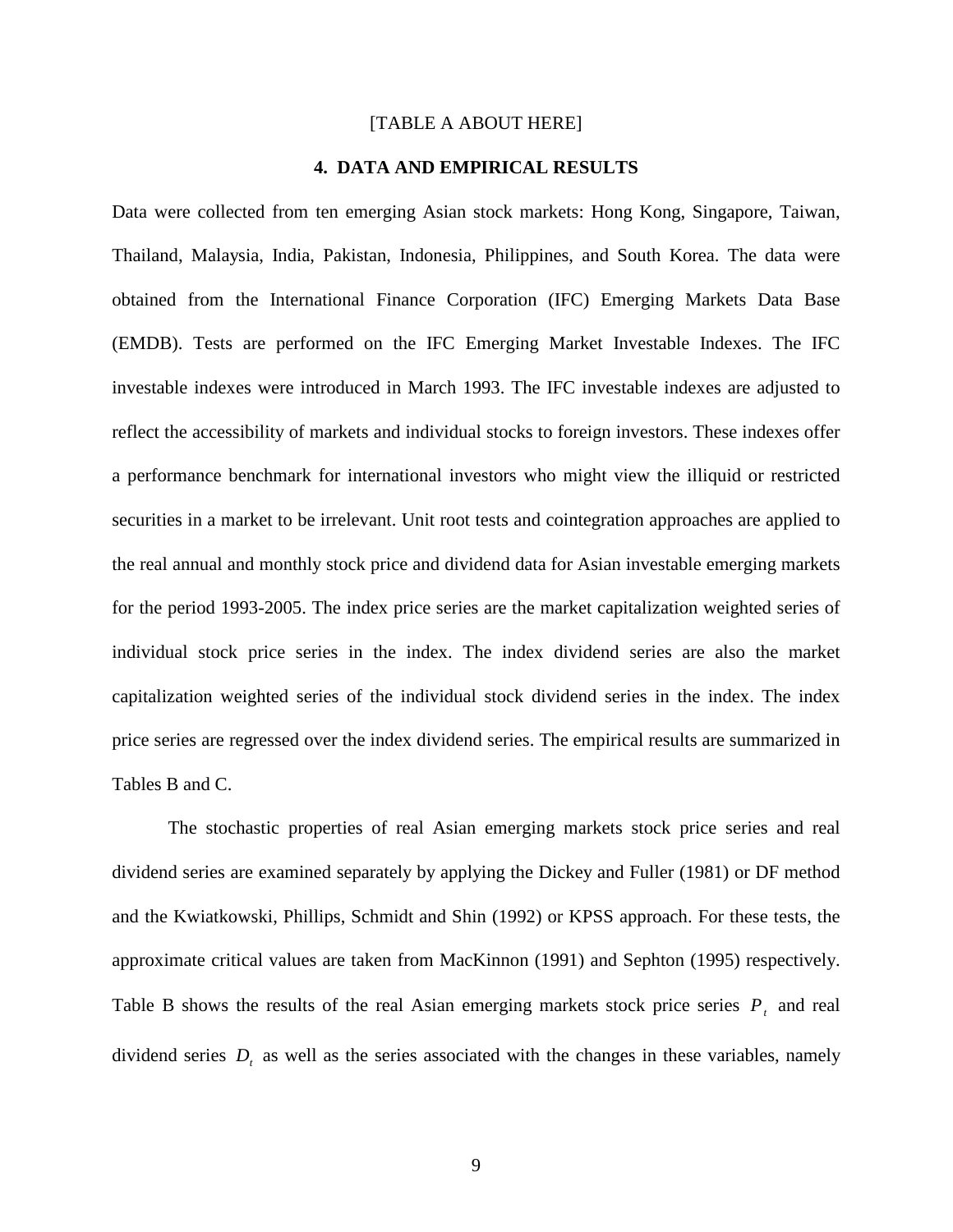$\Delta P_t$  and  $\Delta D_t$ . Hall (1994) procedure is used to determine the time lag  $\tau$  of the DF tests while the Schwert (1989) approximation,  $\tau = \text{int} [4(T/100)]^{\frac{1}{4}}$ , is used for the KPSS tests. The KPSS tests investigate the null hypothesis of level stationarity and the DF tests are undertaken with a constant term. All test statistics are reported at the 10%, 5% and 1% significance level.

#### [TABLE B ABOUT HERE]

In Table B, the DF tests cannot reject the null hypothesis of a unit root in the real stock price and dividend time series but they reject the null hypothesis of a unit root in both time series of the changes in value  $\Delta P_t$  and  $\Delta D_t$ . The KPSS tests reject the null hypothesis of level stationarity but cannot reject the same null hypothesis for the  $\Delta P$ <sup>*t*</sup> and  $\Delta D$ <sup>*t*</sup> time series. A careful observation of the statistics in Table B leads to the conclusion of the existence of one unit root in the level of both types of time series. Another set of tests such as DF tests with a constant term and a linear time trend in the alternative hypothesis and KPSS tests that investigate the null hypothesis of trend stationarity are also examined. The findings of these alternative tests, not reported here, support the results presented in Table B. The data frequency does not affect the results in Table B, consistent with Bohl (2003) and other recent research in the literature of bubbles studies. The results of the unit root tests in Table B refute the existence of speculative bubbles in the Asian Emerging Stock Markets.

The test for cointegration between the real stock prices and dividends is then conducted using the Engle-Granger (1987) methodology based on equation (9) and the support regression  $(t-j \mid \mu_t)$ *j*  $\Delta \boldsymbol{\omega}_t^* = \boldsymbol{\Phi} \boldsymbol{\omega}_{t-1}^* + \sum_{i}^{\tau} \boldsymbol{\xi}_j \Delta \boldsymbol{\omega}_{t-j}^* + \boldsymbol{\mu}_t$ =  $\sum_{-1}^{\epsilon}+\sum\limits_{}^{\epsilon}\!\mathcal{\zeta}_{j}\Delta\boldsymbol{\mathit{\omega}}_{t-1}^{*}$ 1 \* 1  $\tau_t^* = \Phi \omega_{t-1}^* + \sum \xi_i \Delta \omega_{t-i}^* + \mu_t$ . The lag lengths  $\tau$  are picked based on the statistically significant coefficients of the lagged values  $\Delta \omega_{t-j}^*$ . The results of the cointegrating regression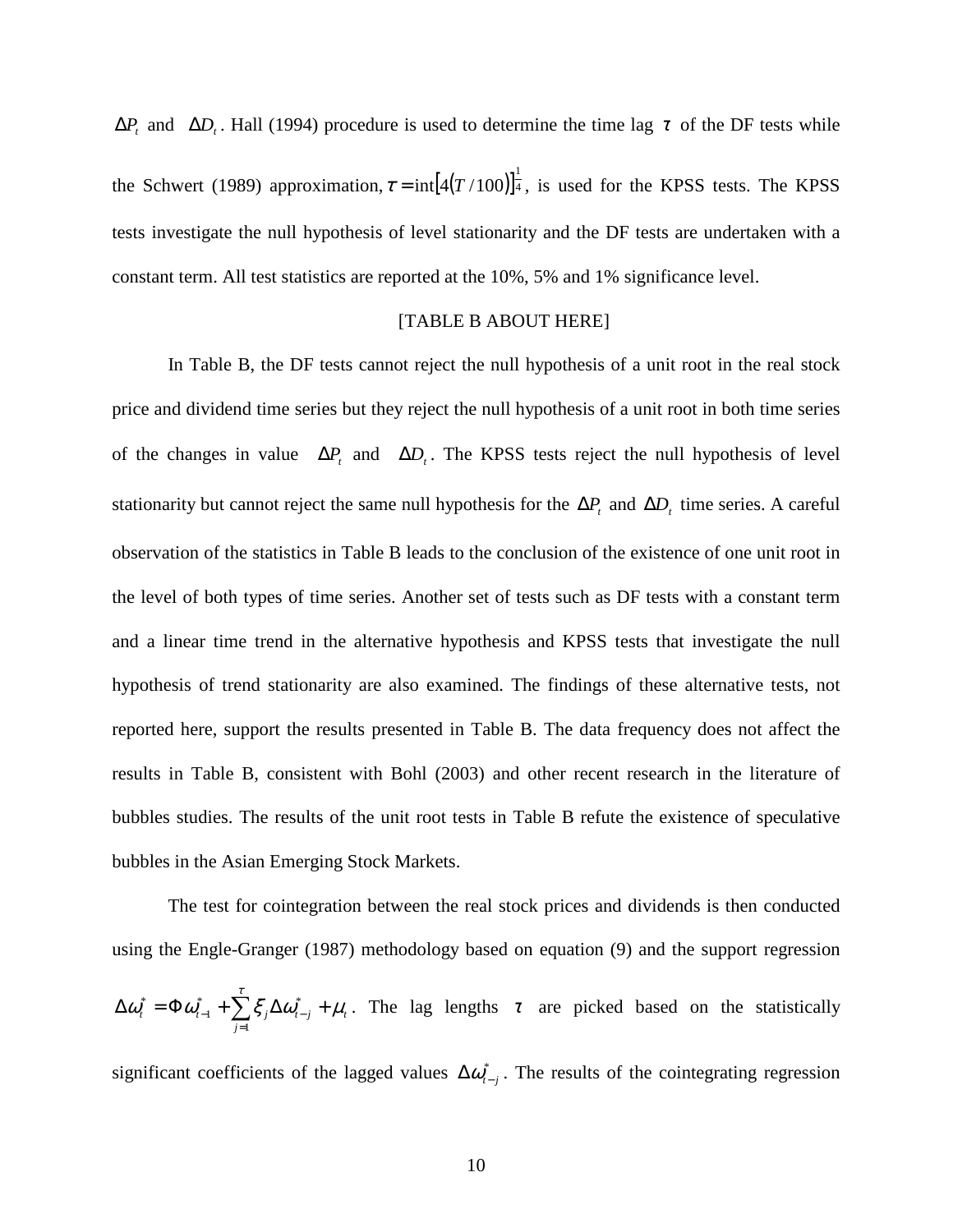Durbin-Watson (DW) tests and the cointegrating regression augmented Dickey-Fuller (DF) tests are reported in Table C, Panel 1. Both tests reject the null hypothesis of no cointegration at the 5% significance level. In addition, the Johansen's (1991) maximum likelihood approach is applied with the lag lengths picked based on the criteria of serially uncorrelated residuals. To this end, the LM-type tests for first and fourth order autocorrelation ( *LM*1 and *LM* 4 ) are carried out. The finding based on the trace test statistics is that the real stock price series and real dividend series are cointegrated. Moreover, the estimated values of the cointegrating coefficients  $\lambda_1^*$  are stable for all the cointegration techniques implemented. Based on the conventional Engle-Granger and Johansen cointegration tests (Table C), which both assume *linear* and *symmetric* adjustment, the real stock price and dividend time series are cointegrated. Hence, these two conventional cointegration analyses refute the existence of *speculative* bubbles in the Asian emerging stock markets. The results achieved here are not affected by the alternative specifications and test methodologies.

#### [TABLE C ABOUT HERE]

But the conventional tests indicated above cannot rule out the existence of *periodically collapsing* bubbles. To be able to test for asymmetric adjustment patterns in favor of the existence of periodically collapsing bubbles, the momentum threshold autoregressive (MTAR) univariate model in Enders and Granger (1998) is applied separately to the time series  $\Delta P_t$  and ∆*D<sup>t</sup>* . The results, not displayed here, are as follows: (1) the annual time series do not show asymmetries; (2) the monthly time series show statistically significant adjustment patterns at the 10% level supporting the existence of periodically collapsing bubbles.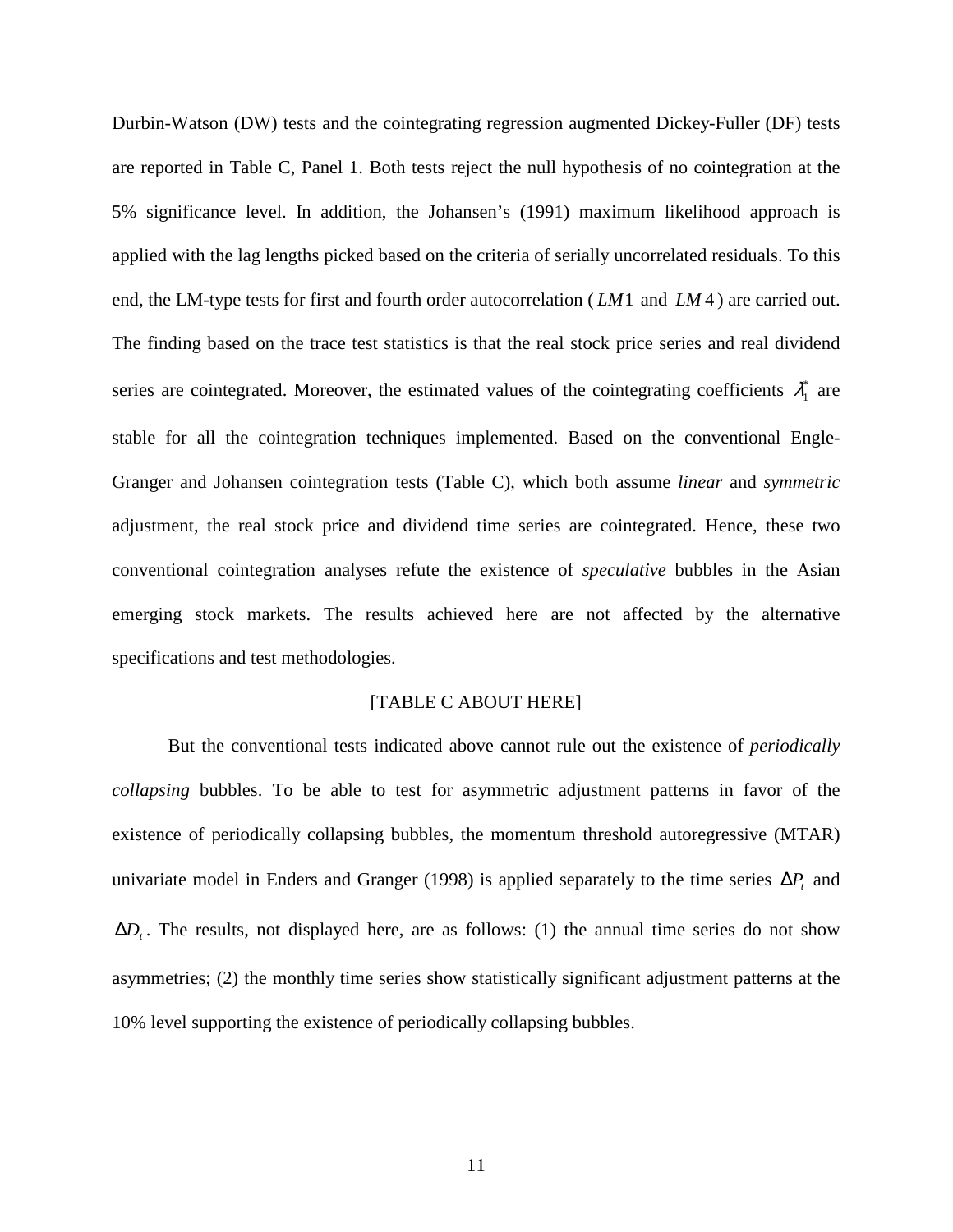The test results for the MTAR model appear in Table C, Panel 3. These results include the estimated parameters  $\phi_1^*$  and  $\phi_2^*$  in equation (10) and the related *t* − statistics for the null hypotheses  $H_0 : \phi_1 = 0$  and  $H_0 : \phi_2 = 0$ ; the *F* − statistics,  $F_{NC}^*$ , which tests the null hypothesis of no cointegration  $H_0 : \phi_1 = \phi_2 = 0$ ; the *F* − statistics,  $F_{SA}^*$ , which tests the null hypothesis of symmetric adjustment  $H_0 : \phi_1 = \phi_2$ ; and the consistently estimated attractor parameter  $\Omega^*$  using Chan's (1993) approach. The estimated parameters related to the deviations below and above the threshold are negative and statistically significant at the 5% and 1% level. The  $F_{NC}^*$  statistics are statistically significant at the 5% and 1% levels for the annual and monthly time series respectively and therefore reject the null hypothesis of no cointegration. In absolute terms, the estimated values for  $\phi_1^*$  are higher than those for  $\phi_2^*$ . The  $F_{SA}^*$  statistics cannot reject the null hypothesis of symmetric adjustment. This is most likely due to a synchronized asymmetric behavior across the two time series. The results of the MTAR cointegration tests in Panel 3 of Table C provide the evidence that refutes the existence of periodically collapsing bubbles in the Asian emerging stock markets: the null hypothesis of no cointegration is rejected and the residuals generated by the run-ups in the stock prices followed by a crash do not exhibit an asymmetric development.

#### **5. CONCLUSIONS**

This paper investigates empirically the existence of periodically collapsing bubbles in monthly and annual Asian emerging markets stock prices, using the Enders and Siklos (2001) momentum threshold autoregressive (MTAR) cointegration model. Although these bubbles clearly satisfy equation (4), Evans (1991) shows, using Monte Carlo simulations, that they may often appear to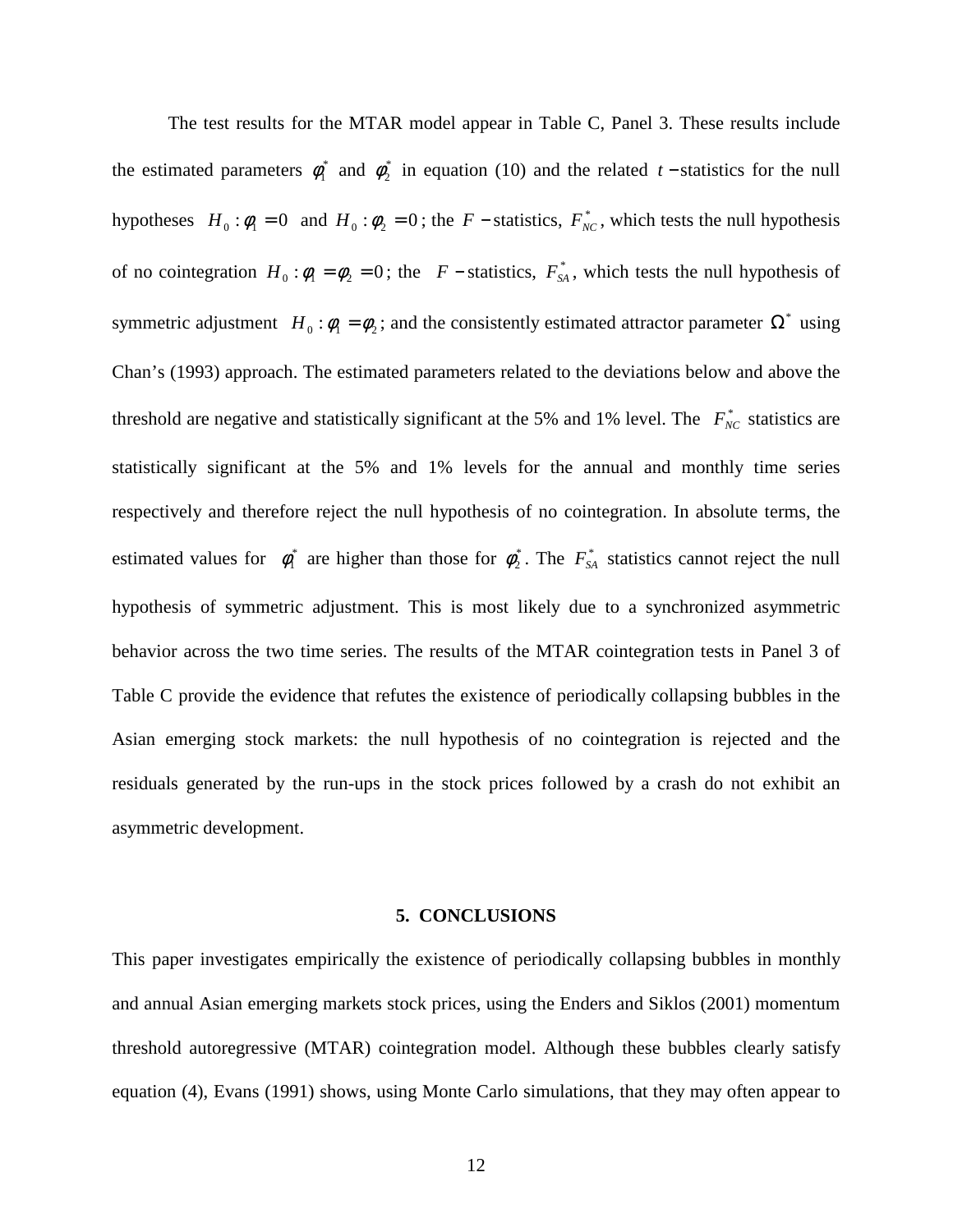be stationary on the basis of standard tests, even though they are by construction explosive. Intuitively, this may be due to the sudden collapse of the bubble, which standard tests may in some sense 'mistake' for mean reversion, biasing the test towards rejection of non-cointegration. The proposed model is a generalization of Engle and Granger (1987) two-step procedure and can be used to formally test for rational speculative bubbles which may burst after they have reached certain levels. The bubbles component can be seen as a non-linear process in the alternative hypothesis. Even in the case the actual data generating process is given by Evans (1991) bubble model, the MTAR technique remains a very robust test to detect periodically collapsing bubbles. The results of the Monte Carlo simulations conducted here support this assertion.

Based on the MTAR approach, the empirical results in this paper refute the existence of periodically collapsing bubbles in the Asian emerging stock markets for the period 1993-2005. Moreover, deviations from the long-term equilibrium relationship do not appear to show an asymmetric adjustment of the residuals from the long-run relationship. These results do not support Evans' (1991) claim of periodically collapsing bubbles, but are consistent with Bohl (2003). These results are also consistent with Taylor and Peel (1998) who propose a test based on a modification to the least squares estimator designed to be robust in the presence of error terms which may exhibit strong skewness and kurtosis.

#### **REFERENCES**

Bohl, M.T., 2003. Periodically collapsing bubbles in the US stock market? International Review of Economics and Finance 12, 385-97.

Chan, K.S., 1993. Consistency and limiting distribution of the least squares estimator of a threshold autoregressive model. The Annals of Statistics 21, 520-33. Diba, B.T., Grossman, H.I., 1988a. Explosive rational bubbles in stock prices? American Economic Review 78, 520-30.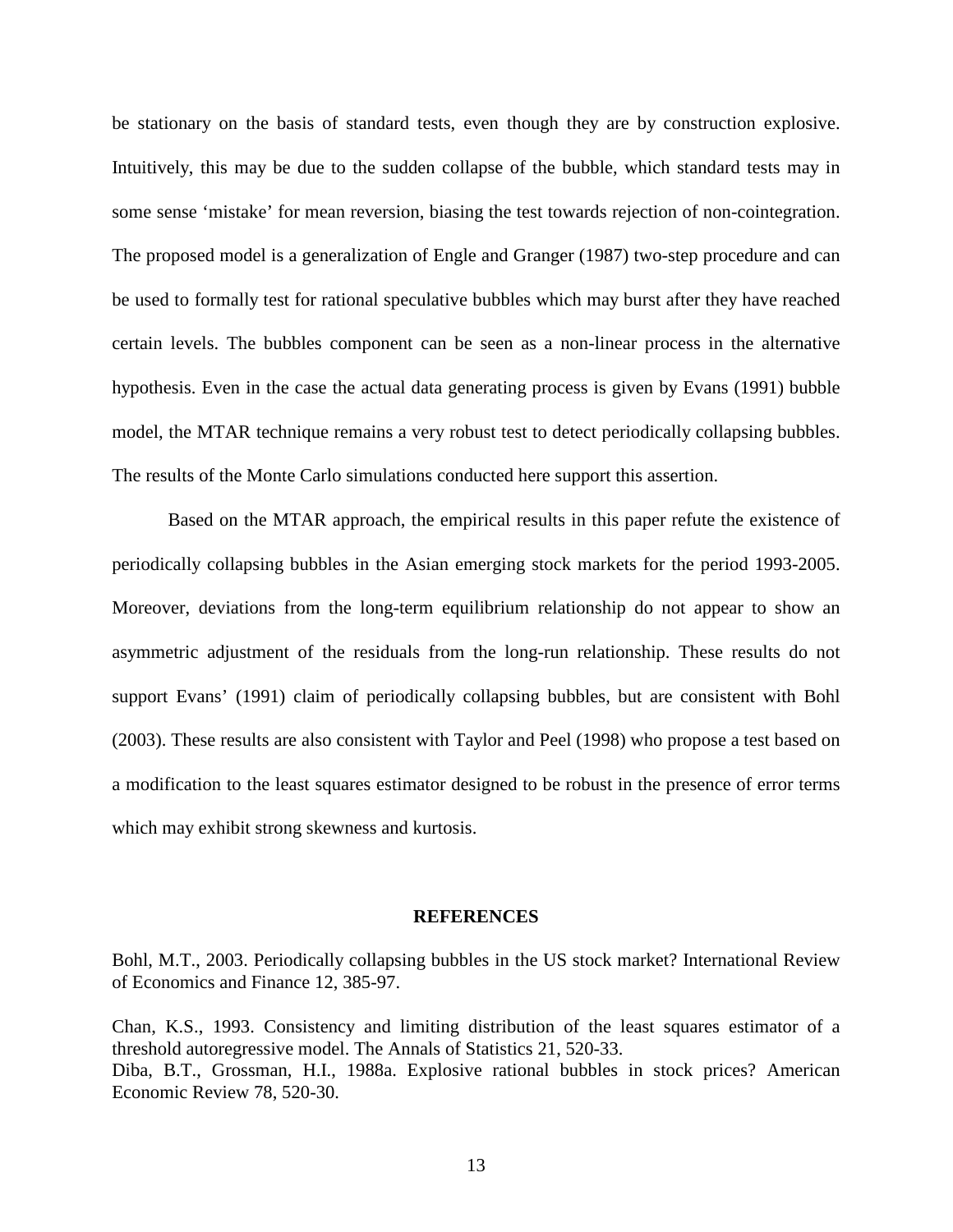Diba, B.T., Grossman, H.I., 1988b. The theory of rational bubbles in stock prices. Economic Journal 98, 746-54.

Dickey, D.A., Fuller, W.A., 1981. The Likelihood ratio statistics for autoregressive time series with a unit root. Econometrica 49, 1057-72.

Enders, W., Granger, C.W.J., 1998. Unit-Root Tests and Asymmetric Adjustment with an Example Using the Term Structure of Interest Rates. Journal of Business and Economic Statistics 16, 304-11.

Enders, W., Siklos, P.L., 2001. Cointegration and threshold adjustment. Journal of Business and Economic Statistics 19, 166-76.

Engle, R.F., Granger, C., 1987. Cointegration and error correction: representation, estimation and testing. Econometrica 55, 251-76.

Evans, G.W., 1991. Pitfalls in testing for explosive bubbles in asset prices. American Economic Review 81, 922-30.

Hall, A., 1994. Testing for a unit root in time series with pretest data-based model selection. Journal of Business and Economic Statistics 12, 461-70.

Johansen, S., 1991. Estimation and hypothesis testing of cointegration vectors in Gaussian vector autoregressive models. Econometrica 59, 1551-80.

Kwiatkowski, D., Phillips, P., Schmidt, P., Shin, Y., 1992. Testing the null hypothesis of stationarity against the alternative of a unit root. Journal of Econometrics 54, 159-78.

MacKinnon, J.G., 1991. Critical values for cointegration tests, in Long-Run Economic Relationships: Readings in Cointegration, ed. R.F. Engle and C.W. Granger, Oxford University Press, 1991, 267-76.

Schwert, G.W., 1989. Tests for unit roots: a Monte Carlo investigation. Journal of Business and Economic Statistics 7, 147-59.

Sephton, P. S., 1995. Response surface estimates of the KPSS stationarity test. Economics Letters 47, 255-61.

Taylor, M.P., Peel, A.P., 1998. Periodically collapsing stock price bubbles: a robust test. Economics Letters 61, 221-8.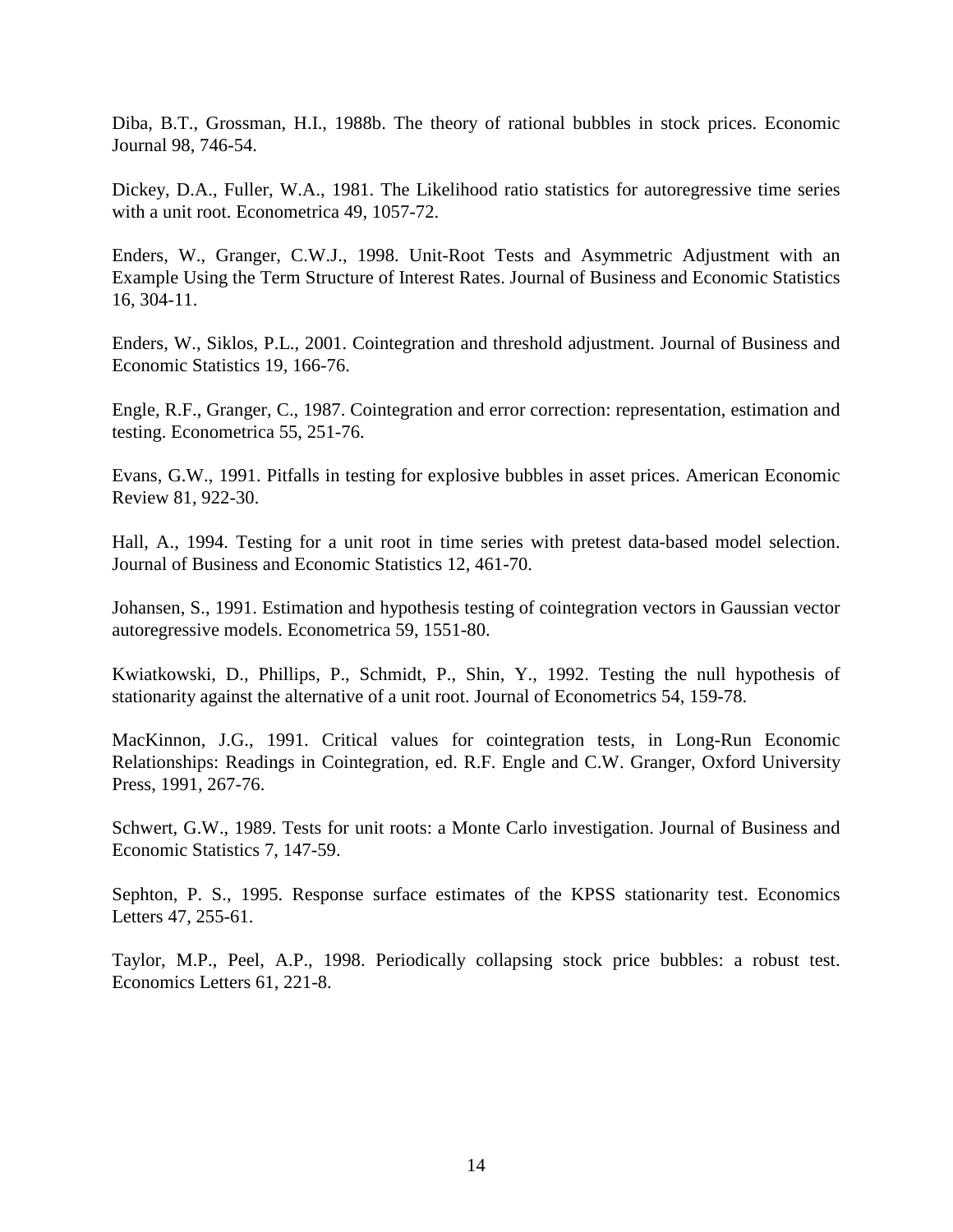| Significance Level             |      | 10%                   |                   | 5%                    |                   | 1%                    |                   |
|--------------------------------|------|-----------------------|-------------------|-----------------------|-------------------|-----------------------|-------------------|
| Null Hypothesis                |      | $\phi_1 = \phi_2 = 0$ | $\phi_1 = \phi_2$ | $\phi_1 = \phi_2 = 0$ | $\phi_1 = \phi_2$ | $\phi_1 = \phi_2 = 0$ | $\phi_1 = \phi_2$ |
| Exact<br>rejection             | 0.99 | 0.991                 | 0.718             | 0.982                 | 0.601             | 0.968                 | 0.513             |
| of the null<br>hypothesis      | 0.95 | 0.991                 | 0.715             | 0.982                 | 0.598             | 0.967                 | 0.511             |
| for different<br>values of the | 0.85 | 0.991                 | 0.708             | 0.983                 | 0.589             | 0.967                 | 0.499             |
| probability<br>$\pi$           | 0.75 | 0.991                 | 0.694             | 0.984                 | 0.579             | 0.969                 | 0.482             |
|                                | 0.65 | 0.992                 | 0.648             | 0.986                 | 0.553             | 0.978                 | 0.464             |
|                                | 0.50 | 0.993                 | 0.561             | 0.990                 | 0.541             | 0.982                 | 0.447             |
|                                | 0.25 | 0.994                 | 0.476             | 0.994                 | 0.463             | 0.986                 | 0.396             |
|                                | 0.10 | 0.996                 | 0.402             | 0.998                 | 0.417             | 0.989                 | 0.365             |

## **Table A: Monte Carlo Simulation Results Based on the MTAR Methodology**

Each entry in Table A represents the percentage of cases in which the null hypothesis is correctly rejected. The details of the Monte Carlo simulation are provided in the text.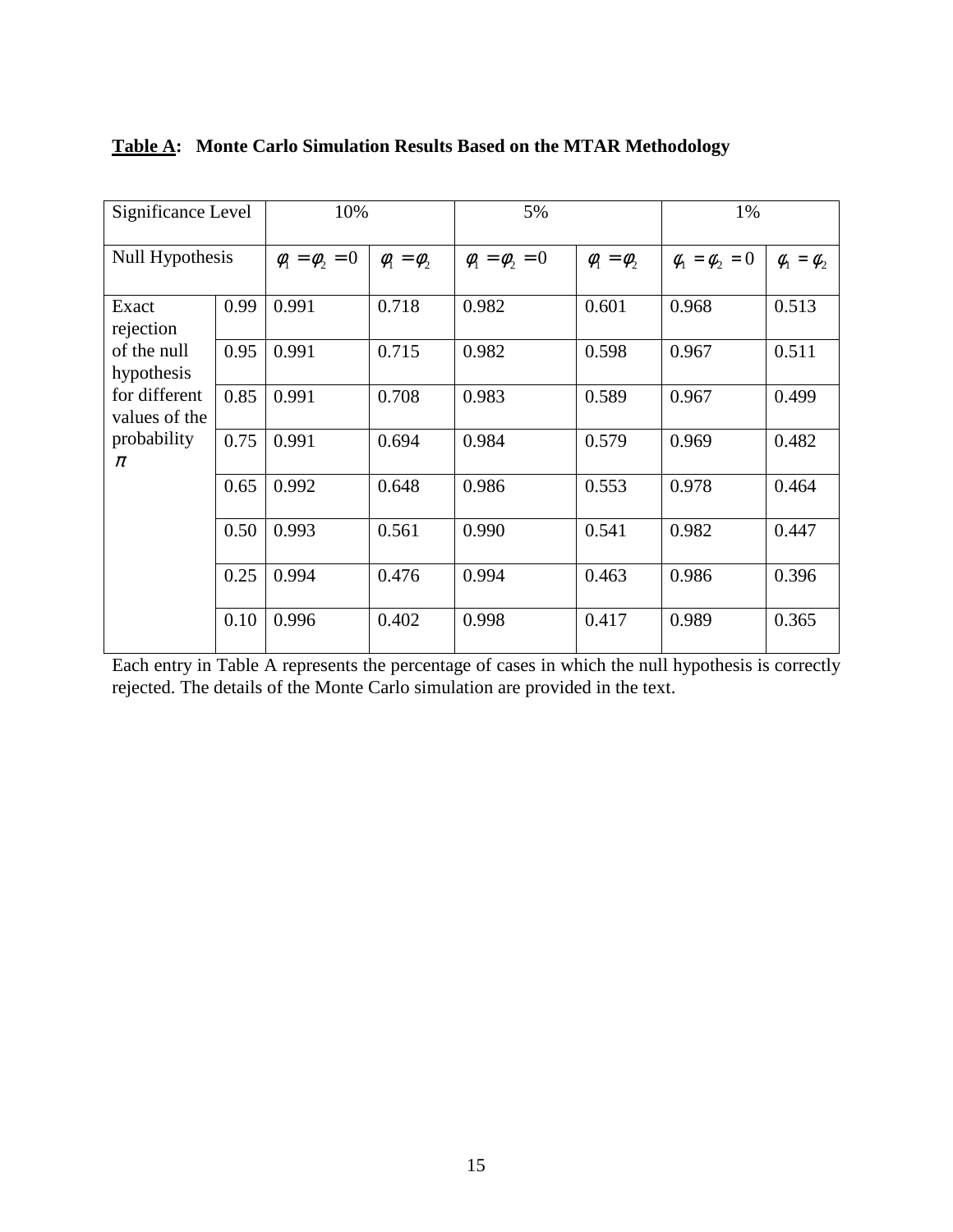### **Table B: Unit Root Tests**

| <b>Annual Data</b> |          |          | $\Delta P$ | $\Delta D$ |
|--------------------|----------|----------|------------|------------|
| DF                 | $-0.058$ | $-0.093$ | $-12.472*$ | $-11.033*$ |
|                    |          |          |            |            |
| <b>KPSS</b>        | $1.975*$ | $3.022*$ | 0.384      | 0.269      |

| <b>Monthly Data</b> |         |          | $\Delta P$ | $\Delta D$ |
|---------------------|---------|----------|------------|------------|
| DF                  | 0.082   | $-1.323$ | $-16.398*$ | $-12.104*$ |
|                     |         |          |            |            |
| <b>KPSS</b>         | 14.109* | 16.481*  | 0.43       | 0.13       |

*P<sub>t</sub>* is the real stock price at time t, *D<sub>t</sub>* is the real dividend at time t,  $\Delta P$ <sub>*t*</sub> is the change in the stock price at time t,  $\Delta D_t$  is the change in dividend at time t,  $DF$  is the augmented Dickey-Fuller (1981) statistic and *KPSS* is the Kwiatkowski, Phillips, Schmidt and Shin (1992) statistic. Hall (1994) procedure is used to determine the time lag  $\tau$  of the *DF* tests. The Schwert (1989) approximation,  $\tau = \text{int} [4(T/100)]^{\frac{1}{4}}$ , is used to compute the time lag of the KPSS tests. For the KPSS tests, the time lag is  $\tau = 4$  for annual data and  $\tau = 7$  for monthly data. Annual and monthly stock and dividend time series for ten Asian emerging stock markets are used. These markets include Hong Kong, Singapore, Taiwan, Thailand, Malaysia, India, Pakistan, Indonesia, Philippines, and South Korea. These data are obtained from the International Finance Corporation (IFC) Emerging Markets Data Base (EMDB). Tests are performed on the IFC Emerging Market Investable Indexes.

\* means statistically significant at the 1%.